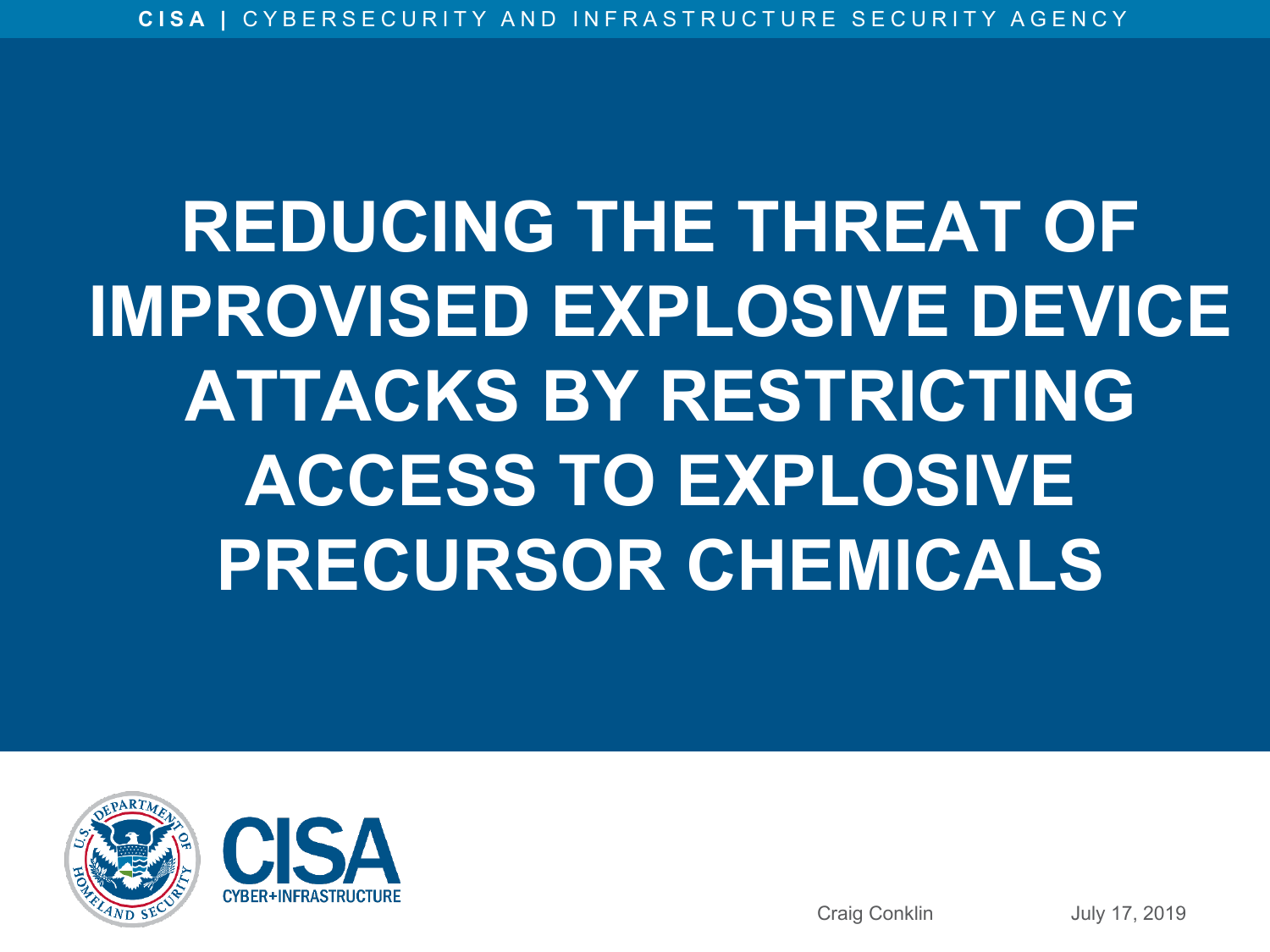### Background

- Terrorists and other malicious actors employ large- and small-scale IEDs
	- Vehicle-borne IEDs (VBIEDs): ~40-10,000(s) lbs.
	- □ Person-borne IEDs (PBIEDs): ~1-40 lbs.
- Materials, devices, and instructions for producing IEDs are highly accessible
- Recent IED attacks in Boston, Paris, Brussels, New York, Manchester, and Sri Lanka - demonstrate the ongoing threat
- Proposed Ammonium Nitrate Security Program (ANSP) focuses on just one of many precursor chemicals, other policy options merit consideration

|                                                                                     |                                      | Mass         |
|-------------------------------------------------------------------------------------|--------------------------------------|--------------|
| Event Location                                                                      | Main Charge                          | $(Ib)^*$     |
| 1970-Sterling Hall Bombing (Madison, WI)#                                           | <b>ANFO</b>                          | 2,000        |
| 1983-Beirut Barracks Bombing (Beirut, Lebanon)                                      | <b>PETN</b>                          | 20,000       |
| 1983-US Embassy Bombings (Beirut, Lebanon) %                                        | <b>ANFO</b>                          | 2,000        |
| 1992-St. Mary Axe Bombing (London, United Kingdom) #                                | CAN/IS                               | 2.000        |
| 1993-World Trade Center Bombing (New York, NY) #                                    | <b>Urea Nitrate</b>                  | 1.200        |
| 1993-Bishopsgate Bombing (London, United Kingdom) #                                 | CAN/IS                               | 4,000        |
| 1995-Oklahoma City Bombing (Oklahoma City, OK) #                                    | AN/NM                                | 5,000        |
| 1996-Manchester Shopping Mall (Manchester, United Kingdom) #                        | CAN/IS                               | 3,000        |
| 1996-South Quay Bombing (London, United Kingdom) #                                  | CAN/IS                               | 3,000        |
| 1996-Khobar Towers Bombing (Khobar, Saudi Arabia)                                   | C <sub>4</sub>                       | 20,000       |
| 1998-US Embassy Bombings (Tanzania, Kenya)                                          | <b>TNT</b>                           | 2,000        |
| 1999-Millennial Bomber Interdiction (Port Angeles, WA) #                            | Urea Nitrate                         | 500          |
| 2000-USS Cole Bombing (Aden, Yemen)                                                 | Mil. Exp.                            | 1.000        |
| 2001-Shoe Bomber (AA Flight 63)                                                     | <b>PETN</b>                          |              |
| 2002-Bali Nightclub Bombing (Bali, Indonesia) #                                     | KCIO <sub>3</sub> /S/AI              | 2.000        |
| 2003-Marriott Hotel Jakarta Bombing (Jakarta, Indonesia) #                          | KCIO <sub>3</sub> /S/AI              | 100          |
| 2003-Britsh Consulate Bombing (Istanbul, Turkey) #                                  | AN/AI                                | 2,000        |
| 2003-Casablanca Bombings (Casablanca, Morocco) #                                    | <b>TATP/AN</b>                       | 20           |
| 2004-Australian Embassy Attack (Jakarta, Indonesia) #                               | KCIO <sub>3</sub> /S/AI              | 2,000        |
| 2004-US Consulate Failed Attack (Karachi, Pakistan) #                               | CHP/Flour                            | 2,000        |
| 2004-Distrupted Jordanian Attack (Amman, Jordan)#                                   | CHP/Cumin                            | 10,000       |
| 2004-US Embassy Attack (Tashkent, Uzbekistan) #                                     | AN/AI                                | 20           |
| 2004-Madrid Train Bombings (Madrid, Spain)                                          | Dynamite                             | 20           |
| 2005-7/7 Underground Bombing (London, United Kingdom) #                             | <b>CHP/Black Pepper</b>              | 20           |
| 2005-7/21 Bombing (London, United Kingdom) #                                        | <b>CHP/Flour</b>                     | 20           |
| 2006-Operation Overt (London, United Kingdom) #                                     | CHP/Tang                             | $\mathbf{1}$ |
| 2006-Disrupted Plot (Ontario, Canada) #                                             | <b>ANFO</b>                          | 7,000        |
| 2007-Disrupted Bomb (Ramstein, Germany) #                                           | CHP/Flour                            | 1,000        |
| 2008-US Empassy Attack (Sana'a, Yemen)                                              | <b>TNT</b>                           | 100          |
| 2009-Underwear Bomber (NWA Flight 253)                                              | <b>PETN</b>                          | 1            |
| 2009-Operation Highrise Interdiction (Denver, CO/New York, NY) #                    | CHP/Flour                            | 10           |
| 2010-Printer Bombs (United Kingdom, United Arab Emirates)                           | <b>PETN</b>                          | 1<br>100     |
| 2010-Failed Times Square Plot (New York, NY) #                                      | AN/IS/Sawdust                        |              |
| 2011-Khalid Ali-M Aldawsari Plot (Lubbock, TX) #                                    | <b>Picric Acid</b><br>ANFO/CAN/AI/MB | 20<br>2,000  |
| 2011-Oslo Bombing (Oslo, Norway) #                                                  | <b>BP</b>                            |              |
| 2012-Aurora Theater Shooting (Aurora, CO)                                           |                                      | 20<br>20     |
| 2013-Boston Marathon Bombings (Boston, MA)                                          | Pyrotechnic Filler                   | 20           |
| 2015-Paris Attacks (Paris, France) #<br>2016-Brussels Attacks (Brussels, Belgium) # | <b>TATP</b><br><b>TATP</b>           | 40           |
| 2016-Ahmad Khan Rahami (New York/New Jersey) %                                      | AN ET/BP/HMTD                        | 10           |
| 2017-Concert Bombing (Manchester, United Kingdom)                                   | <b>TATP</b>                          |              |
|                                                                                     |                                      |              |

\*Upper limit of charge mass.

**NOTE**: AN: ammonium nitrate, ANFO: ammonium nitrate/fuel oil, BP: black powder, CAN: calcium ammonium nitrate, CHP: concentrated hydrogen peroxide, HMTD: hexamethylene triperoxide diamine, IS: icing sugar, NM: nitromethane, PETN: pentaerythritol tetranitrate, TATP: triacetone triperoxide, TNT: trinitrotoluene.

Gray (#): event involving precursor chemicals. White: event using commercial or military explosives. Black (%): event with ambiguous sources.

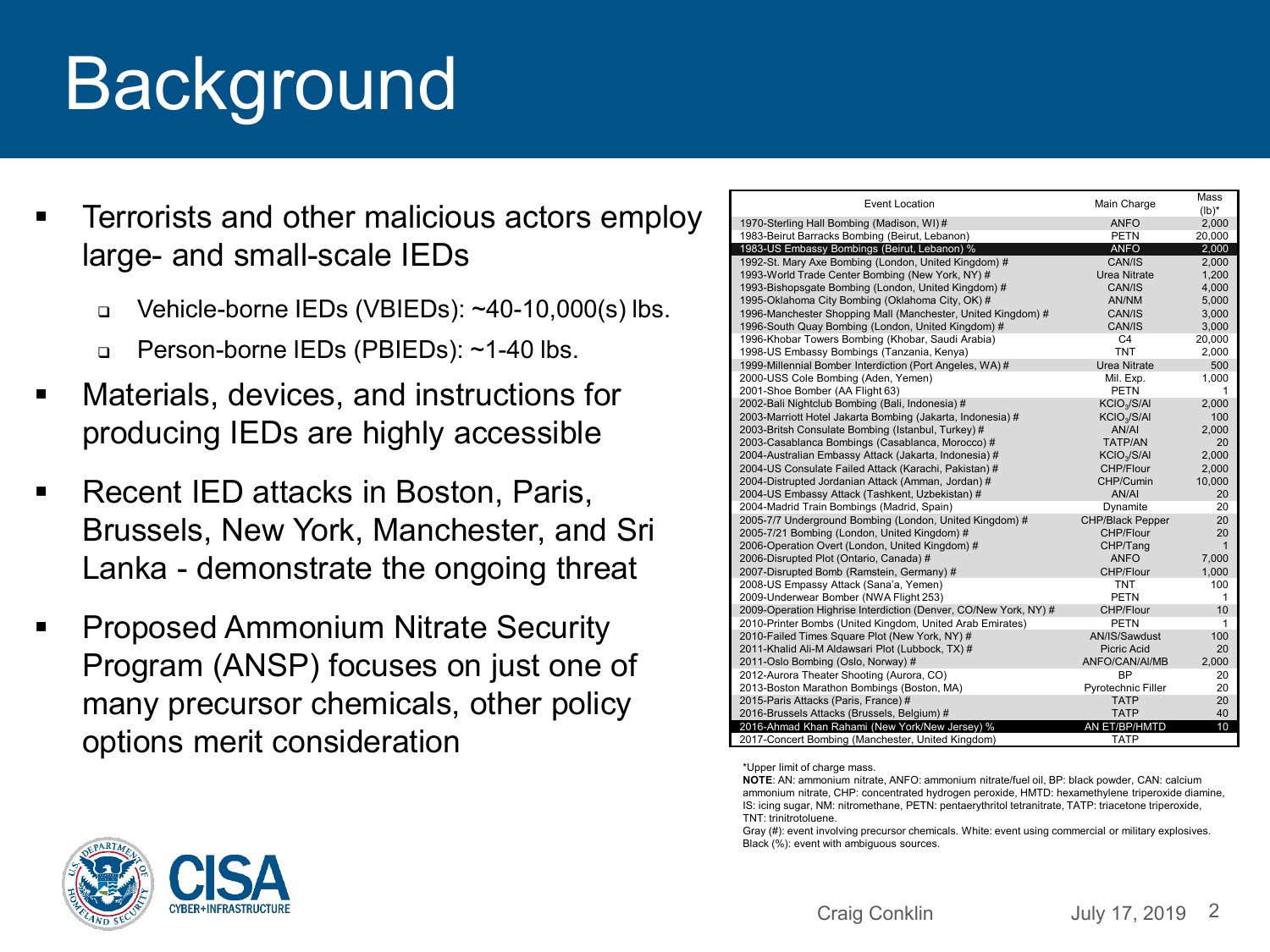## NAS Areas of Study

- 1. Review literature and data, both domestic and international, to identify and list chemicals that have been used or are susceptible to use in IEDs, either in U.S. or internationally
- 2. Analyze movement of chemicals through commercial supply chains and assess vulnerabilities and weaknesses of supply chains with respect to misappropriation
- 3. Use information obtained in Steps 1 and 2 to develop priority ranking of chemicals to consider for control
- 4. Describe and assess existing control measures, both in U.S. and internationally, for priority chemicals
- 5. Suggest controls that might be effective for voluntary or regulatory strategy and discuss security, economic, and other tradeoffs



3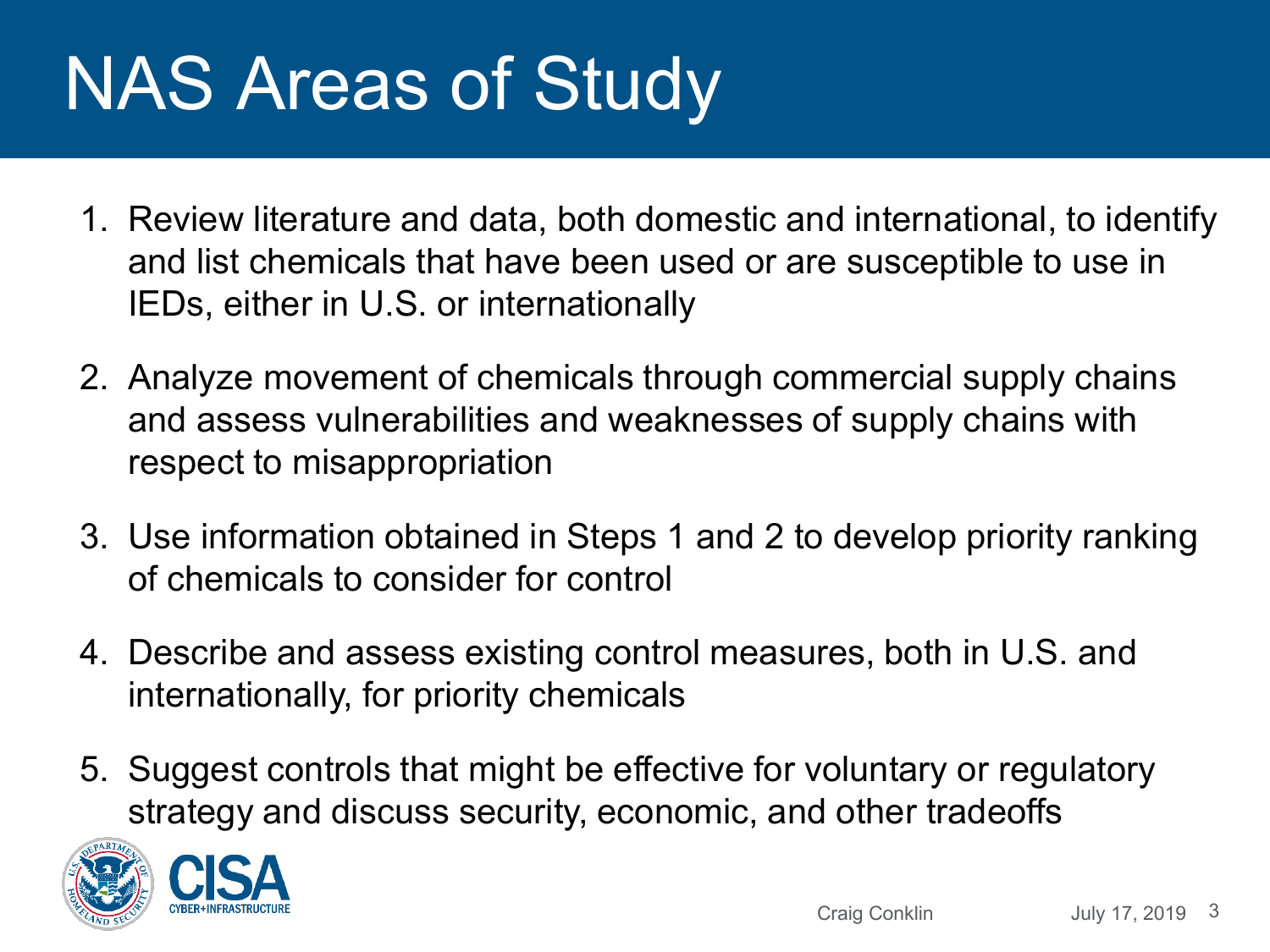### Precursor Chemicals

| <b>Synthesis</b>                                                                                                                                                                                                                                                                                                                                                               | <b>Oxidizers</b>                                                                                                                                                                                                                                                                                                                                                                                                                                                                                                                                                                                                                                                                                                                     |                                                                                                                                                                                                                                                    | <b>Detonators</b>                                                                                                                                   | Person-Borne IEDs                                 | Vehicle-Borne IEDs                                                                                                                                                                                                                                                         |
|--------------------------------------------------------------------------------------------------------------------------------------------------------------------------------------------------------------------------------------------------------------------------------------------------------------------------------------------------------------------------------|--------------------------------------------------------------------------------------------------------------------------------------------------------------------------------------------------------------------------------------------------------------------------------------------------------------------------------------------------------------------------------------------------------------------------------------------------------------------------------------------------------------------------------------------------------------------------------------------------------------------------------------------------------------------------------------------------------------------------------------|----------------------------------------------------------------------------------------------------------------------------------------------------------------------------------------------------------------------------------------------------|-----------------------------------------------------------------------------------------------------------------------------------------------------|---------------------------------------------------|----------------------------------------------------------------------------------------------------------------------------------------------------------------------------------------------------------------------------------------------------------------------------|
| <b>Chemicals</b><br>Acetone<br>Aspirin<br>Erythritol<br>Ethylene Glycol<br>Glycerol<br>Hexamine<br>Hydrazine<br>Mannitol<br>Methanol<br><b>MEK</b><br>Pentaerythritol<br>Phenol<br>Sodium Azide<br>Urea<br><b>UAN Solution</b><br><b>Strong Acids</b><br>Sulfuric Acid<br>Hydrochloric Acid<br>Nitric Acid<br><b>Weak Acids</b><br>Citric Acid<br>Acetic Acid<br>Ascorbic Acid | Hypochlorite Salts (Ca <sup>2+</sup> /Na <sup>+</sup> )<br>Chlorate Salts (Na <sup>+</sup> /K <sup>+</sup> )<br>Hydrogen Peroxide<br>Metal Peroxides (Ba <sup>2+</sup> /Na <sup>+</sup> )<br>Nitrate Salts $(Ca^{2+}/Na^{+}/NH_{4}^{+}/K^{+})$<br>Nitrite Salts (Na <sup>+</sup> /K <sup>+</sup> )<br>Perchloric Acid<br>Perchlorate Salts (Na <sup>+</sup> /NH <sub>4</sub> <sup>+</sup> /K <sup>+</sup> )<br>Potassium Permanganate<br><b>Fuels</b><br><b>Organic Materials</b><br>Diesel<br>Kerosene<br>Mineral Oil<br>Motor Oil<br>Sawdust<br>Vaseline<br><b>Inorganic Materials</b><br>Aluminum Powder<br>Aluminum Paste<br>Antimony Trisulfide<br>Charcoal<br>Magnalium Powder<br>Magnesium Powder<br>Red Phosphorus<br>Sulfur | <b>Food Products</b><br><b>Artificial Creamer</b><br><b>Black Pepper</b><br><b>Black Seed</b><br>Cinnamon<br>Cocoa<br>Flour<br>Honey<br>Icing Sugar<br>Powdered Drink Mix<br><b>Energetic Organic</b><br>Compounds<br>Nitrobenzene<br>Nitromethane | <b>Mercury Fulminate</b><br><b>TATP</b><br><b>Lead Azide</b><br><b>HMTD</b><br><b>Silver Azide</b><br><b>Historical</b><br>examples of<br>use cases | <b>EGDN/Food</b><br><b>Pyrotechnics</b><br>R-Salt | <b>AN/AI</b><br><b>AN/NM</b><br>AN/FO<br><b>Flash Powder</b><br><b>CAN/AI</b><br><b>CAN/Food</b><br><b>CHP/Food</b><br><b>Urea Nitrate</b><br>KCIO <sub>3</sub> /Fuels<br><b>Plastics</b><br><b>RDX</b><br><b>Tetryl</b><br><b>TNT</b><br><b>PETN</b><br>Aircraft Bombings |
|                                                                                                                                                                                                                                                                                                                                                                                | <b>Titanium Powder</b>                                                                                                                                                                                                                                                                                                                                                                                                                                                                                                                                                                                                                                                                                                               |                                                                                                                                                                                                                                                    |                                                                                                                                                     |                                                   |                                                                                                                                                                                                                                                                            |

o A D'T



Zinc Powder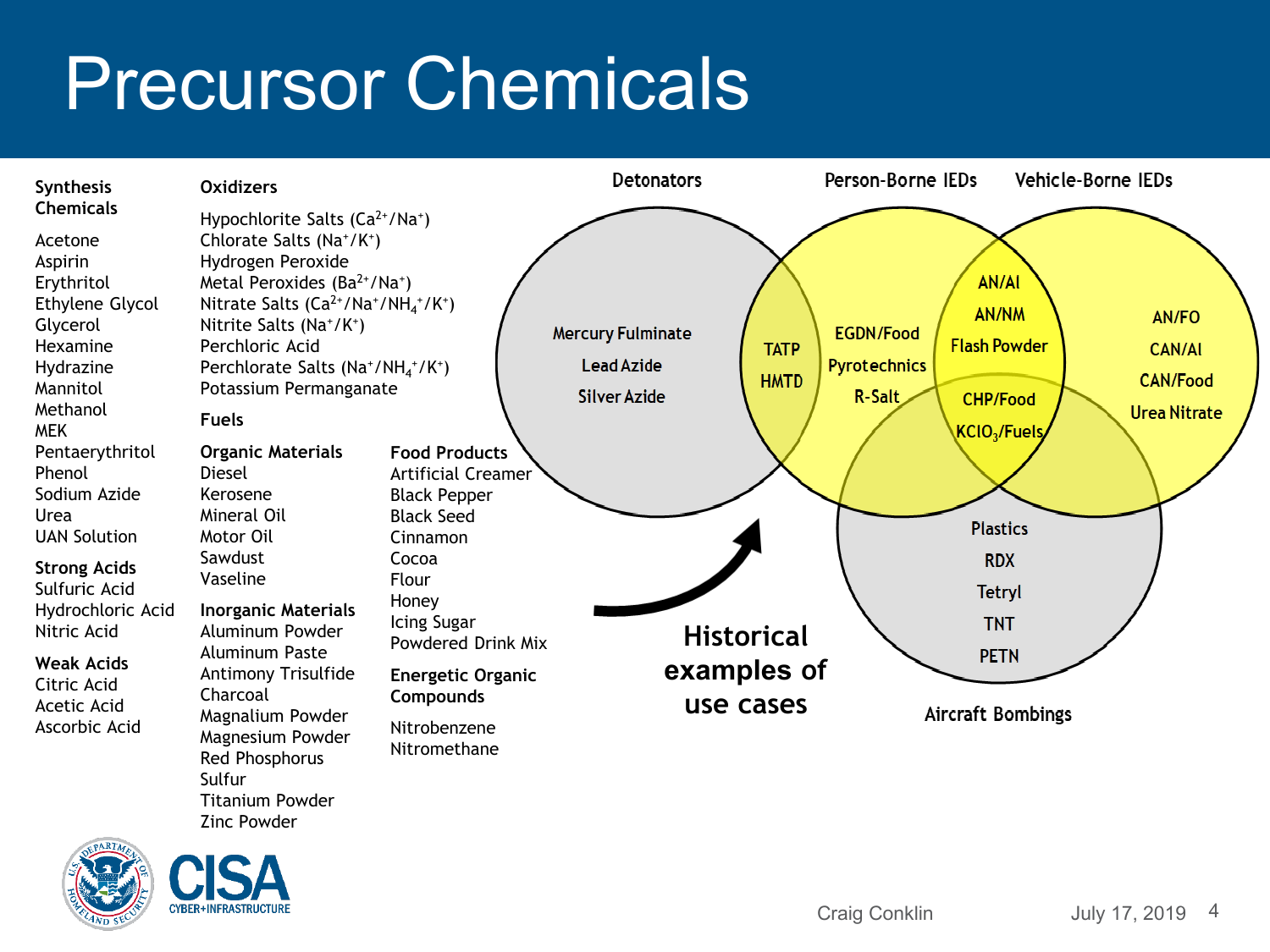# NAS Study Results

- Eliminated some precursor chemicals on basis of amounts of use and ubiquity
- Ranked remaining 28 precursor chemicals on basis of three criteria
	- Utility in VBIEDs and/or PBIEDs (V/P, V, or P)
	- History of prior use (Yes (Y), No (N))
	- Role in synthesis (Independent (I), Dependent (D))
- Assigned chemicals to Group A, B, or C
	- Precursor chemicals in Group A generally satisfy all three criteria (V/P, Y, I) and pose most immediate threat
	- Evolving threat environment could elevate status of chemicals in Groups B and C





|                                 | Charge by |    | Prior Us<br>Dependence |  |
|---------------------------------|-----------|----|------------------------|--|
| Aluminum (powder, paste, flake) | V/P       | Y  | ı                      |  |
| Ammonium nitrate                | V/P       | Y  | ı                      |  |
| Calcium ammonium nitrate        | V/P       | Y  | ı                      |  |
| Hydrogen peroxide               | V/P       | Y  |                        |  |
| Nitric acid                     | V/P       | Y  | ı                      |  |
| Nitromethane                    | V/P       | Y  |                        |  |
| Potassium chlorate              | V/P       | Y  | ı                      |  |
| Potassium perchlorate           | V/P       | Ÿ  | ı                      |  |
| Sodium chlorate                 | V/P       | Y  | ı                      |  |
| Urea ammonium nitrate solution  | V/P       | N* | I                      |  |
| Calcium nitrate                 | V/P       | N  | $\mathsf{I}$           |  |
| Hydrochloric acid               | V/P       | Ń  |                        |  |
| Potassium nitrate               | V/P       | N  | ı                      |  |
| Potassium permanganate          | P         | Y  |                        |  |
| Sodium nitrate                  | V/P       | N  | ı                      |  |
| Sodium nitrite                  | P         | Ÿ  | ı                      |  |
| Sulfur                          | V/P       | N  | ı                      |  |
| Sulfuric acid                   | V/P       | Υ  | D                      |  |
| Urea                            | V/P       | Y  | D                      |  |
| Zinc (powder)                   | P         | Y  | I                      |  |
| Ammonium perchlorate            | P         | N  | $\mathbf{I}$           |  |
| Antimony trisulfide             | P         | N  | ı                      |  |
| Hexamine                        | P         | Y  | D                      |  |
| Magnalium (powder)              | P         | N  | ł                      |  |
| Magnesium (powder)              | P         | N  | ı                      |  |
| Pentaerythritol                 | P         | Y  | D                      |  |
| Phenol                          | P         | Y  | D                      |  |
| Potassium nitrite               | P         | N  | ı                      |  |

 $\forall$  dhoug

 $\frac{1}{2}$ 

Group C

∕.⊗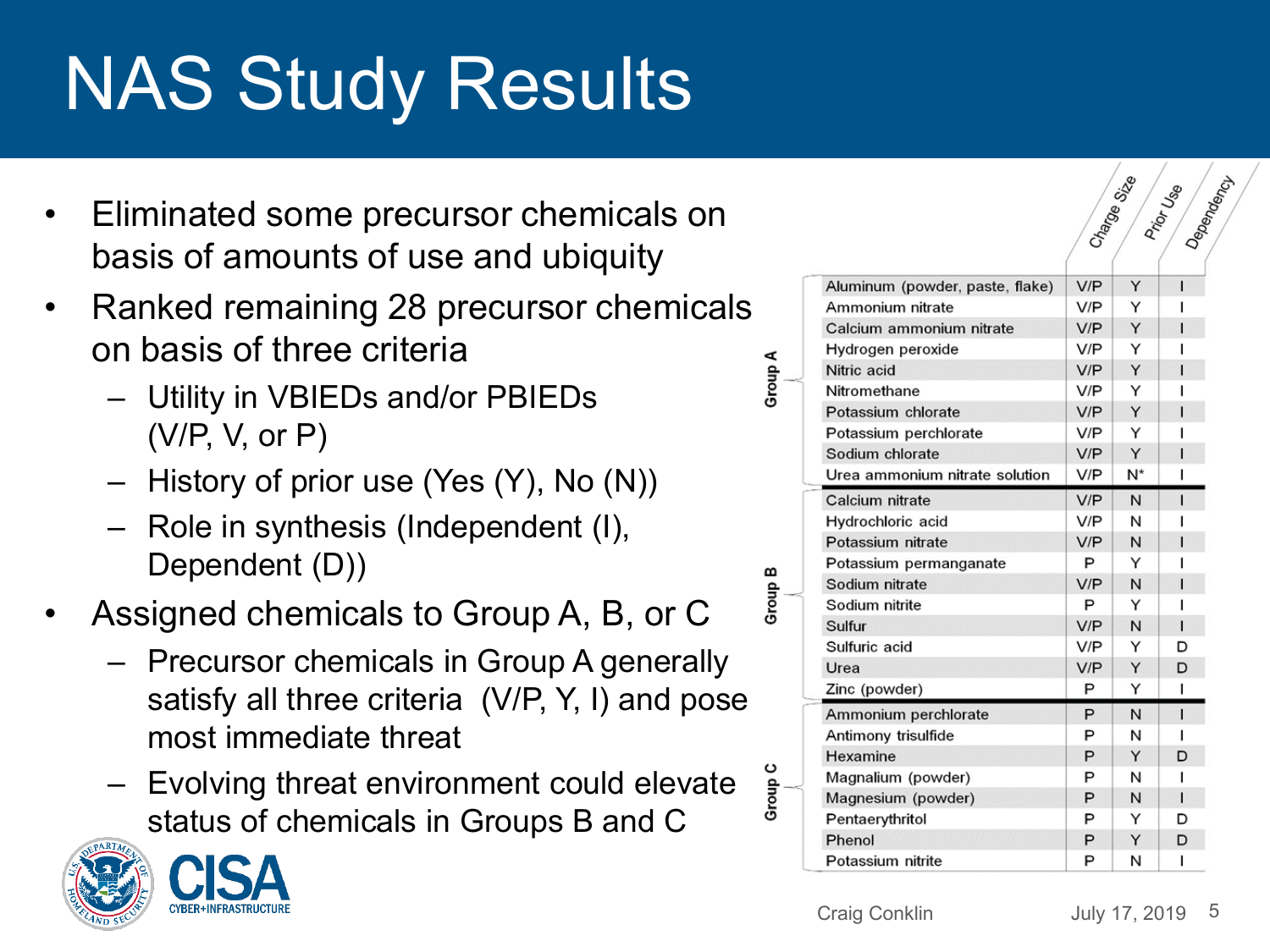### Mapped Policy Mechanisms



6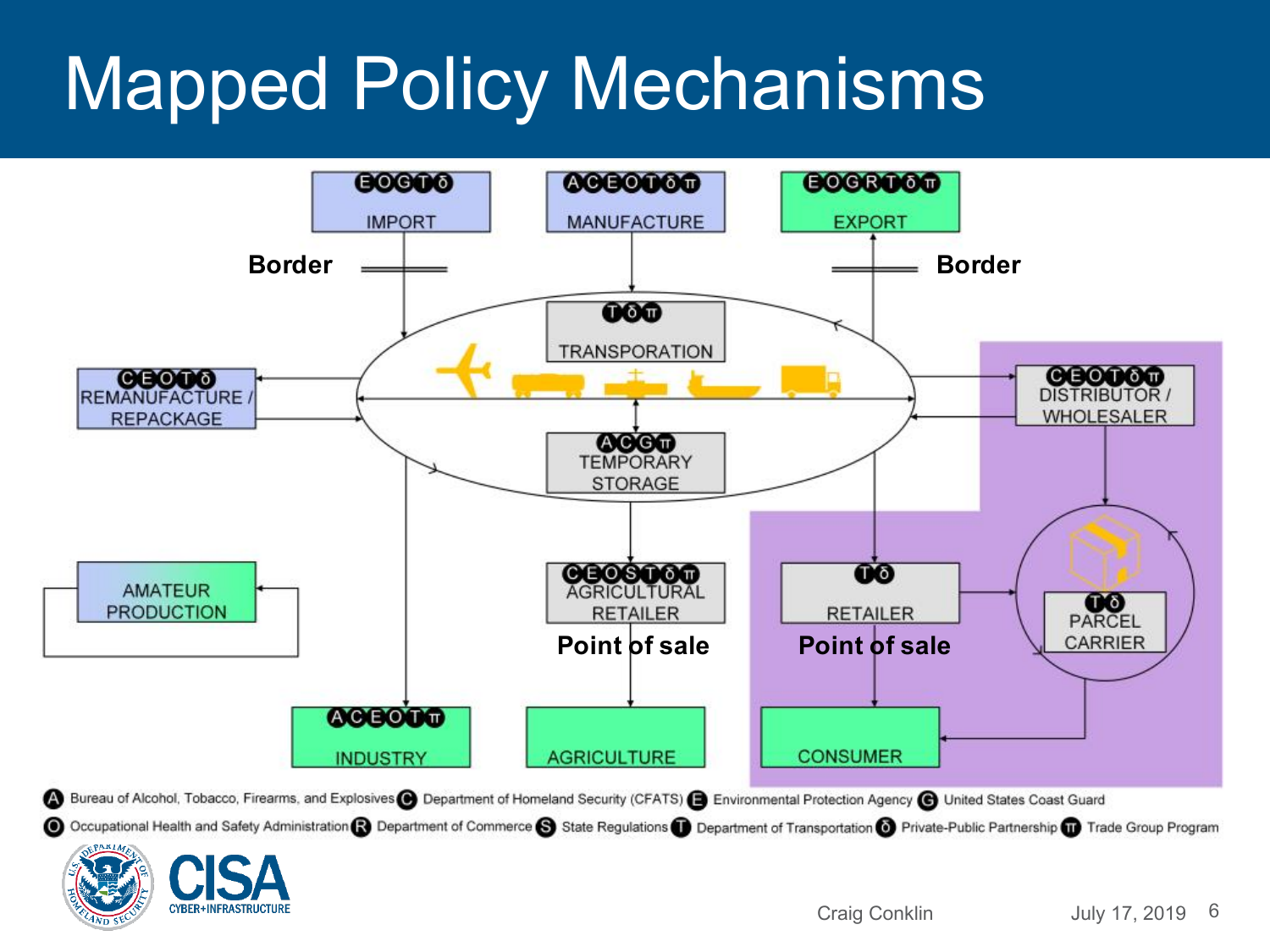### Drawing on Insight from Others' Experience



Implementation of Regulation 98/2013 by country. S: the country licenses or registers a subset of the precursor list.



- EU has implemented controls on general public's possession and use of "restricted explosive precursors"
- Controls consist of restricting access for the general public (e.g. via licensing/permitting) at the member state's discretion
- 16 have adopted licensing/registries
- 12 have continued to restrict access
- EU has actively engaged industry and other stakeholders to assist with implementation
- Training materials and outreach
- Regional meetings
- Mystery shopping provides feedback
- EU reports improvements in security at some cost to industry and end users, along with concerns about coordination, coverage, and e-commerce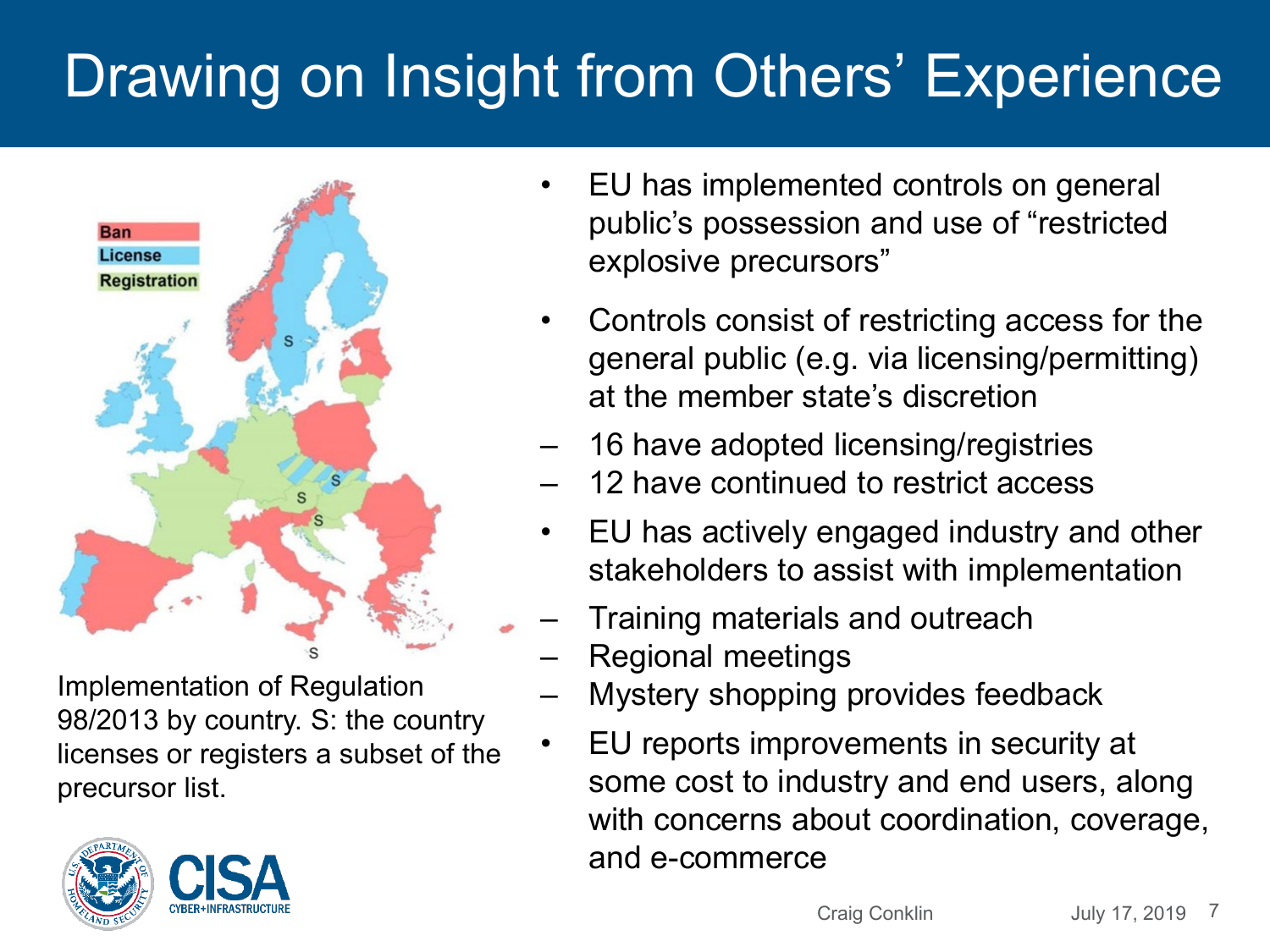### NAS Options for Retail-Level Control Strategies

- Consisting of different combinations of voluntary and regulatory programs, featuring either
	- Restricted access for personal use via licensing/permitting:
	- Licensing; and/or
	- Registry (ID and signature); or
	- Business as usual (BAU)

+ other measures and activities, such as outreach, training, reporting, etc.

• Exempting commercial end-users with evidence of commercial status, which might require new credential

> Strategies might also include right to refuse sales under suspicious circumstances

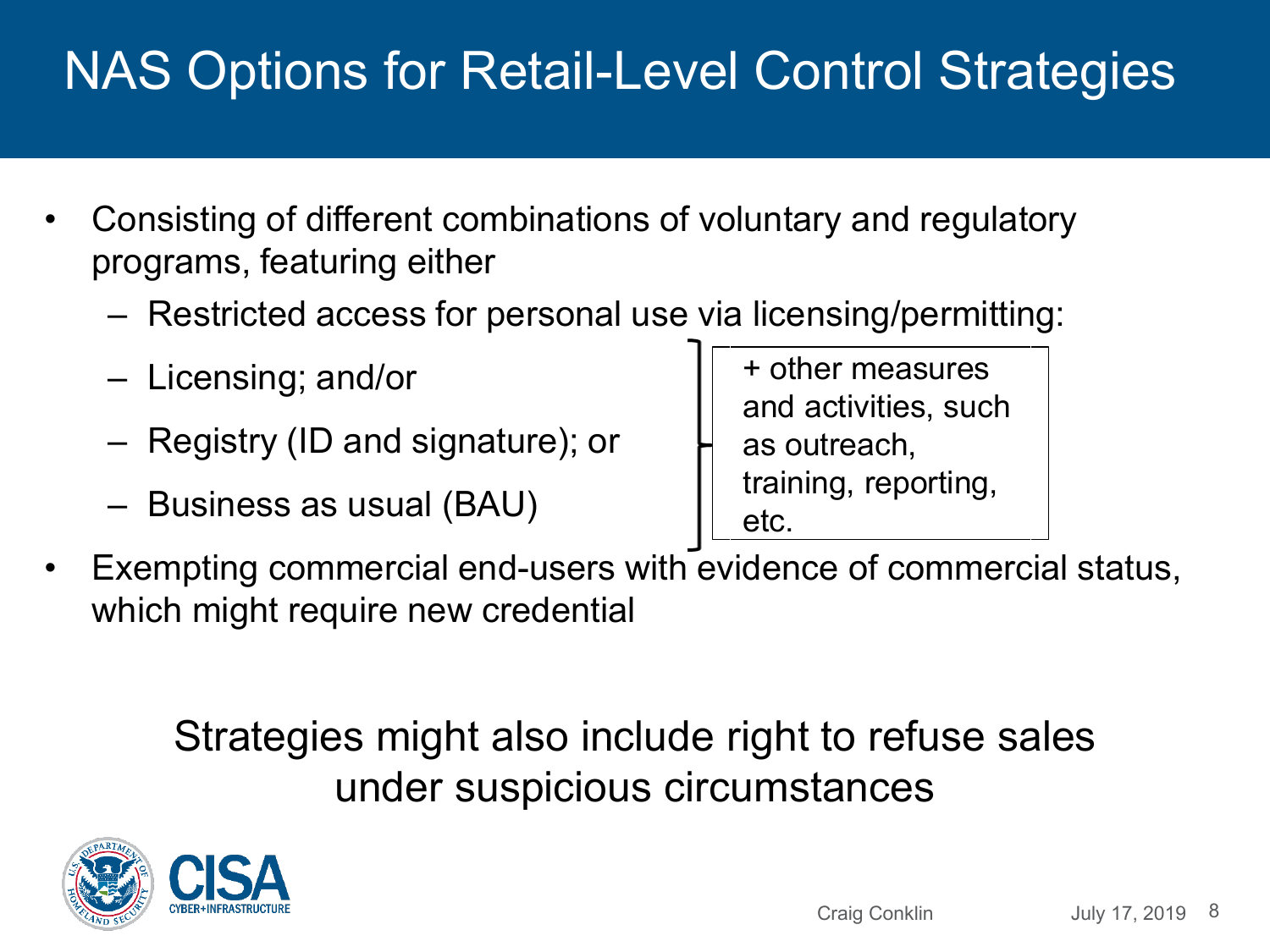### NAS: Key Recommendations

- Combat both Small and Large IEDs
- Consider Multiple Chemicals
- Focus on Retail-Level Access
- Explore Opportunities to Harmonize Oversight of Kits for Making Explosive Targets
- Analyze Specific Provisions for Strategies
- Provide Additional Support for Voluntary Programs



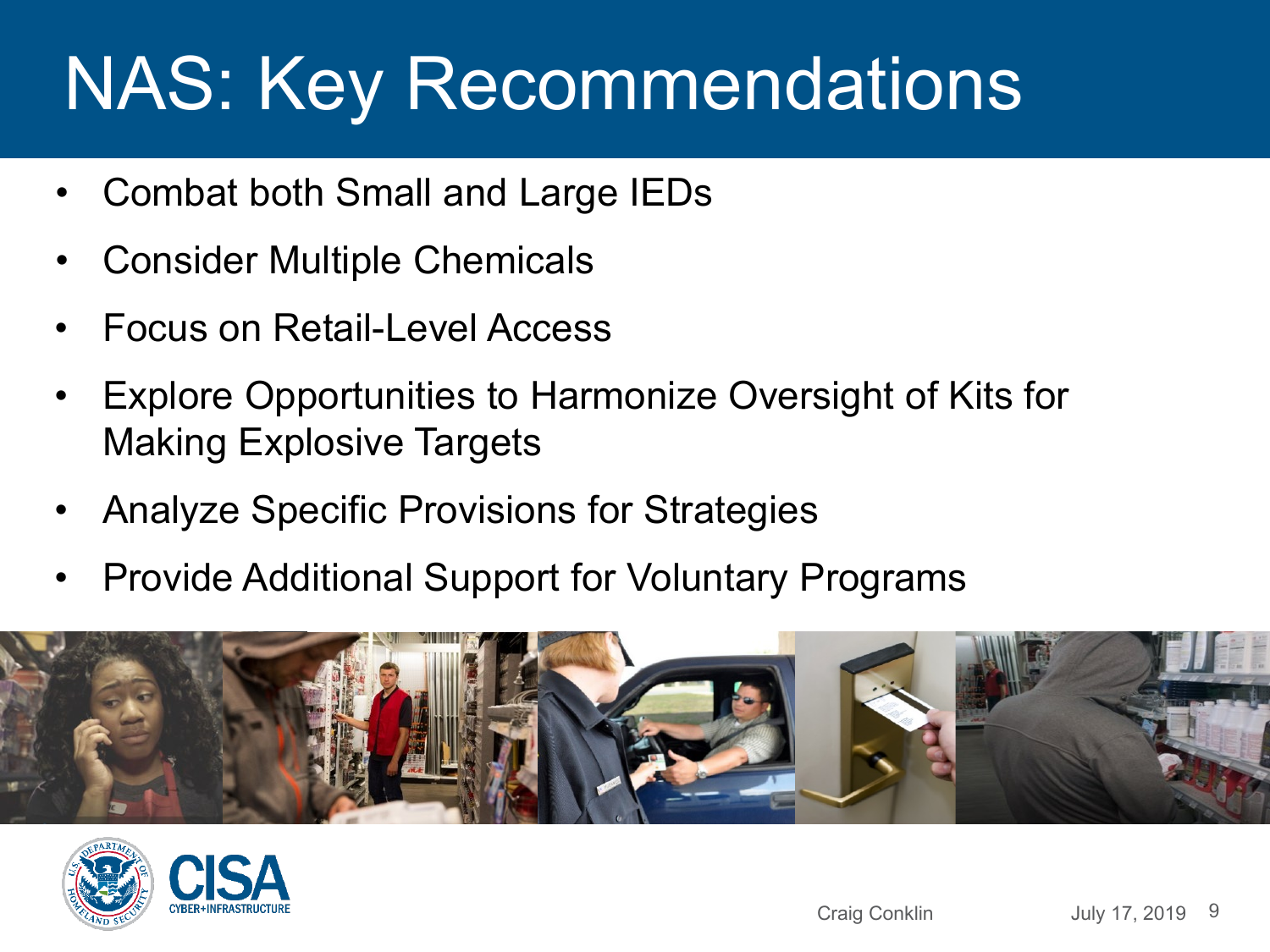## Stakeholder Engagement

- Engagement Stats
	- 7 in-person meetings and 2 webinars
	- 100+ attended in-person
	- Invited trade associations and the sector councils involved in the sale of FPCs

#### **Trends**

- This is a very complex problem to address
- Need to more fully engage retail industry
- E-commerce is a critical gap
- Need clarification on what EPCs would be covered
- Lean toward a light regulatory approach (i.e., Sudafed)
- Agree that a strong voluntary component to the framework is essential
- Extensive outreach and training would be essential
- Recognition and reporting of suspicious transactions is key
- Leverage existing industry stewardship programs